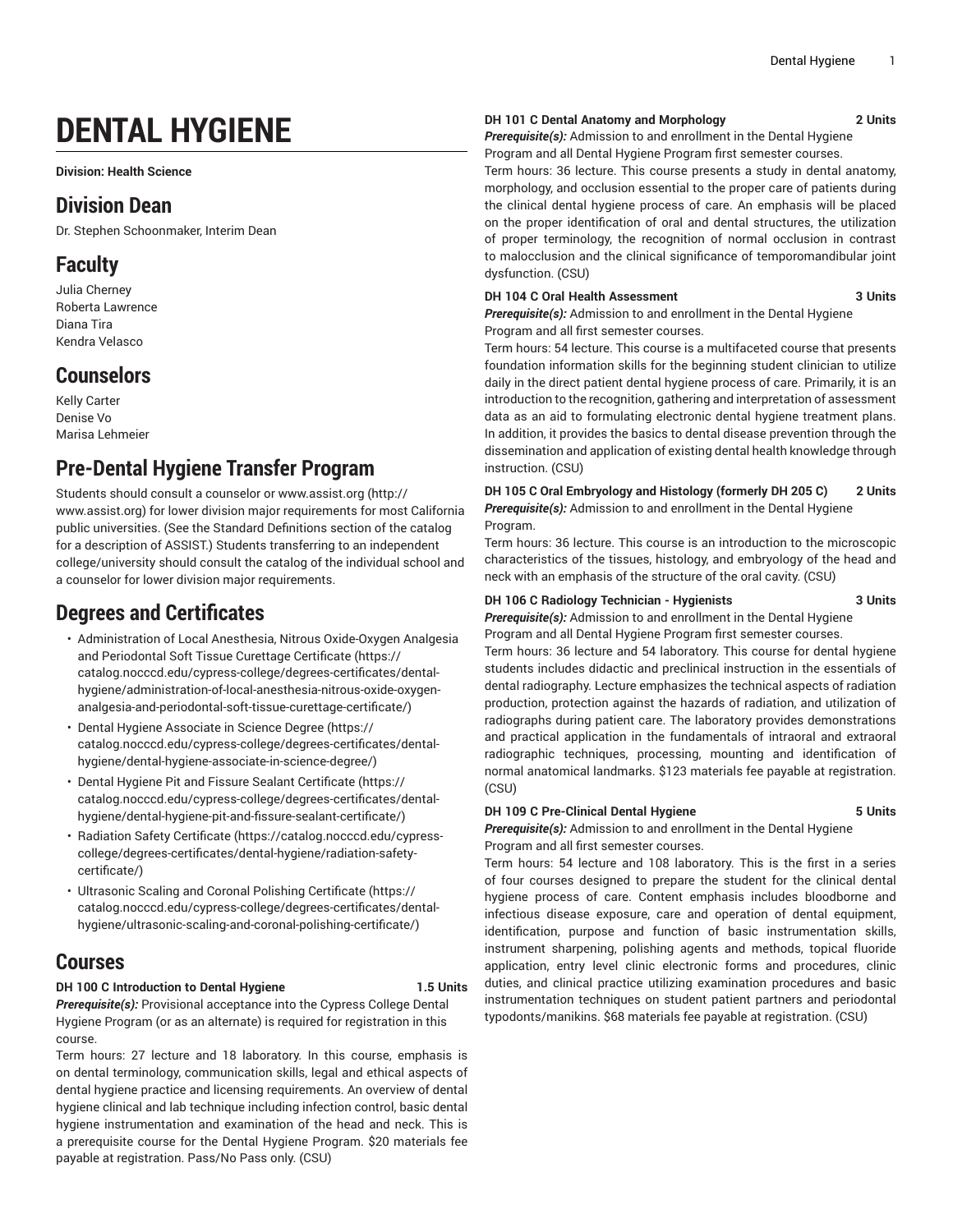#### **DH 110 C Clinical Dental Hygiene 6 Units**

*Prerequisite(s):* Enrollment in Dental Hygiene Program and successful completion of all first semester courses.

Term hours: 18 lecture and 54 laboratory and 216 clinical hours. This is the second in a series of four courses designed to prepare the student for the clinical dental hygiene process of care. Emphasis is placed on perfecting oral inspection and medical/dental health history documentation, and developing dental hygiene process of care treatment plans, and electronic charting. Additional course content includes: introduction to universal curette instrumentation, sharpening techniques, root debridement techniques, oral and subgingival irrigation, gingival curettage, introduction to ultrasonic instrumentation and air polishing. Clinical skills will be demonstrated and evaluated on clinical patients appointed in the Cypress College Dental Hygiene Clinic. (CSU)

### **DH 112 C Head and Neck Anatomy (formerly DH 212 C) 2 Units**

*Prerequisite(s):* Enrollment in the Dental Hygiene Program and successful completion of first semester courses.

Term hours: 36 lecture. This course is a study of the gross and anatomical structures of the head and neck. The relationship and function of the organs of the head and neck in the human body are studied, with an emphasis on structures and innervations of the oral cavity. (CSU)

### **DH 113 C General and Oral Pathology 2 Units**

*Prerequisite(s):* Enrollment in the Dental Hygiene Program and successful completion of all first semester courses

Term hours: 36 lecture. This course introduces students to concepts of oral pathology and specific pathologic processes, including inflammatory and immunologic defenses, as well as neoplastic, metabolic, inherited and developmental disturbances. A summary of each condition is presented and includes information to aid the Dental Hygienist in developing a clinically useful differential assessment. (CSU)

#### **DH 116 C Dental Materials - Hygienists 2.5 Units**

*Prerequisite(s):* Enrollment in the Dental Hygiene Program and successful completion of first semester courses

Term hours: 27 lecture and 72 laboratory. This course is designed to provide the student with a study of structure, chemical and physical properties, and manipulation of materials used in dentistry will be covered. Laboratory application of dental materials and the relationship of dental materials to the oral environment is included. Emphasis will be placed on specific materials and functions delegated to the dental hygienist by the Dental Board of California and Dental Hygiene Board of California. \$102 materials fee payable at registration. (CSU)

#### **DH 125 C Perio Pathology and Therapy 2 Units**

*Prerequisite(s):* Enrollment in the Dental Hygiene Program and successful completion of all first semester dental hygiene courses.

Term hours: 36 lecture. This course is designed to provide the dental hygiene student with current theory in periodontics. The healthy periodontium as well as the diseased states will be explored. New surgical concepts and techniques in periodontics will be discussed. The management of periodontics in clinical treatment and dental hygiene process of care will be emphasized. (CSU)

#### **DH 148 C Infection and Hazard Control and Medical and Dental Emergencies Management (formerly DH 248 C) 2 Units**

*Prerequisite(s):* Admission to and enrollment in the Dental Hygiene Program.

Term hours: 36 lecture. This course will provide the student with the basic principles in management of infection and hazard control and medical and dental emergencies in the dental care setting. Infection control content includes bloodborne and infectious disease exposure, application of universal precautions, OSHA, and CDC guidelines as it pertains in oral health care services to patients. In addition, basic knowledge and skills related to preparedness for the prevention of medical emergencies, clinical signs and symptoms, and emergency treatment of the condition will be included in this course. (CSU)

### **DH 205 C Oral Embryology and Histology 2 Units**

*Prerequisite(s):* Admission to and enrollment in the Dental Hygiene Program.

Term hours: 36 lecture and 54 laboratory. This course is an introduction to the microscopic characteristics of the tissues, histology, and embryology of the head and neck with an emphasis of the structure of the oral cavity. (CSU)

### **DH 220 C Clinical Dental Hygiene 6.5 Units**

*Prerequisite(s):* Enrollment in the Dental Hygiene Program and successful completion of all its Semester 2 courses.

Term hours: 27 lecture and 288 laboratory. This is the third in a series of four courses designed to prepare the student for clinical dental hygiene process of care. Lecture and clinical instruction will be applied by experience on clinical patients in the Cypress College Dental Hygiene Clinic facility. An emphasis will be placed on the assimilation and utilization of previous instruction and demonstration of progressive learning. This course also emphasizes the performance of those expanded duties in dental hygiene as allowed by the California State Dental Practice Act, Dental Hygiene Board of California, and the progressive development of professional and managerial skills. \$149 materials fee payable at registration. (CSU)

#### **DH 221 C Clinical Dental Hygiene 6.5 Units**

*Prerequisite(s):* Enrollment in the Dental Hygiene Program and successful completion of all third semester courses.

Term hours: 27 lecture and 288 laboratory. This is the final course in clinical dental hygiene process of care and to provide students advanced instruction in patient care. Lecture and clinical instruction will be applied by clinical experience on clinical patients in the Cypress College Dentalfacility. An emphasis will be placed on: (1) periodontal therapy, (2) supportive periodontal treatment, (3) expanded and supportive periodontal treatment, (4) expanded and supportive procedures, (5) treatment assessment and planning, (6) organization and implementation of a Student Research presentation/Table Clinic, and (7) the completion and presentation of a Periodontal Case Presentation of extensive and comprehensive dental hygiene process of care of a patient. \$50 materials fee payable at registration. (CSU)

#### **DH 230 C Dental Specialties 2 Units**

*Prerequisite(s):* Enrollment in the Dental Hygiene Program and successful completion of all third semester courses.

Term hours: 36 lecture. This course is a study of the dental hygienist's role within the various Dental Specialties. Each dental specialty practice is studied to establish a proper perspective of dental hygiene in relationship to dentistry and to have a greater comprehension of total patient care. (CSU)